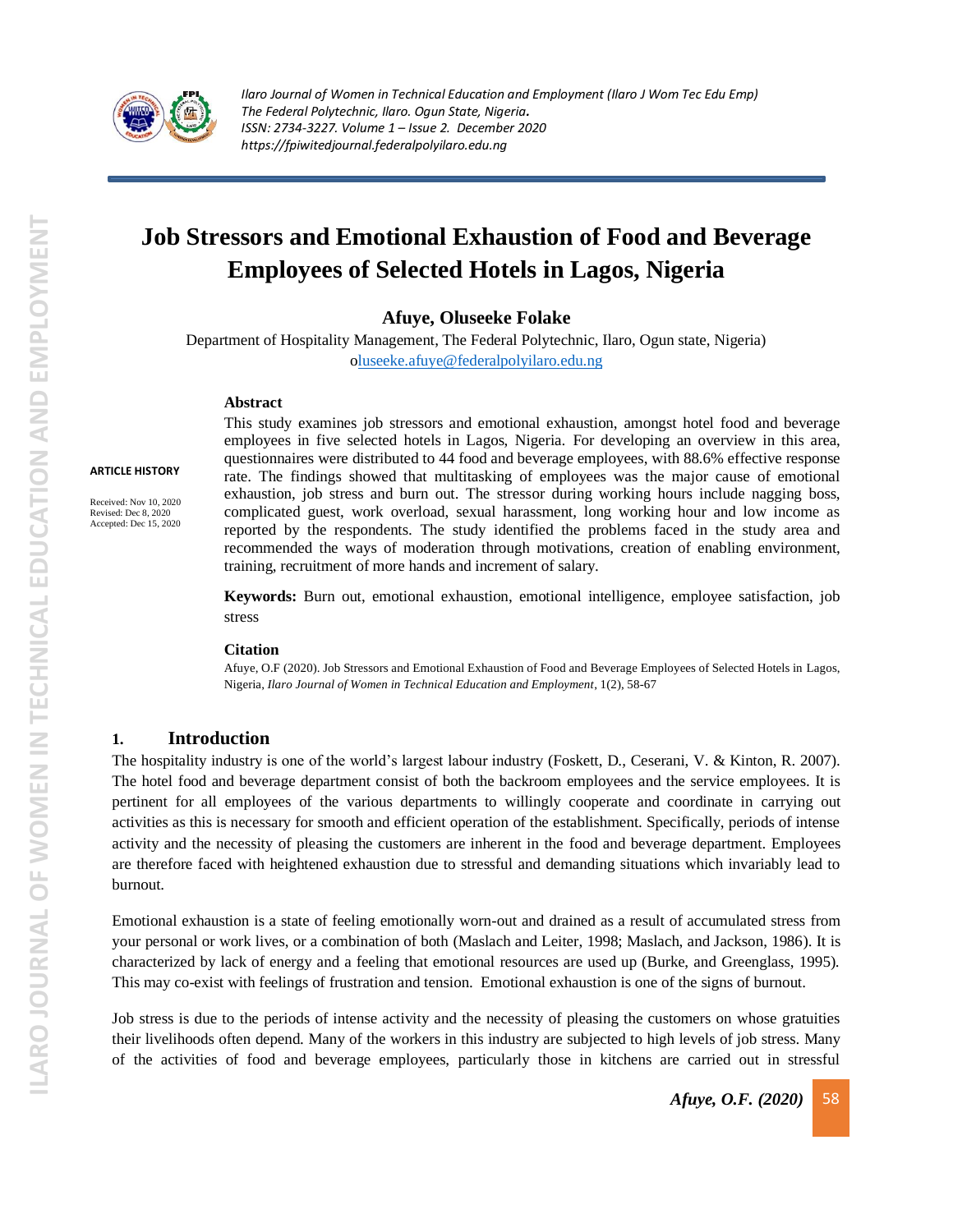

environments featuring high heat and humidity, poor ventilation, poor lighting and noise. Likewise, the restaurant dining room can be a very high stress environment because of the pressure of performing efficiently while working within tight schedules, working shifts, dealing with irate and difficult customers. Other physical stressors such as noise and poor air quality can also be experienced in the restaurant environment.

Stress emerges when pressure experienced by a staff is out of the individual ability to bear with (Difate, 2008). Freeman & Coll, 2017 defined stress as when there are lots of conflicting roles that are needed to be fulfilled by an employee. That is, when the real job task differs from the role expectations and when the employee needs to accomplish too much task and the resources that are provided are not enough to fulfill the task the employee will working at staggering capacity, this will make the employee to experience stress on the job.

Burnout concept was used for the first time by Freudenberger in 1974. Freudenberger defined burnout as alienation, depression, anxiety, loss of idealism, loss of soul, and a response mechanism for coping with the work and stress. Farber indicated burnout as a result of stressed working conditions rather than a coping mechanism (Söderfeldt, Söderfeldt, Söderfeldt& Wark, 1995). Burnout is a chronic and emotional response to highly excessive demands, specifically for the well- being of other persons or directed for the distress and conflicts resulting from responsibility and interaction for success (Warr, 2002). Burnout has been constantly linked with physiological and affective outcomes (Burke & Greenglass, 1995; Cherniss, 1992; Lee & Ashforth, 1993; Maslach & Leiter, 1998; ), as well as with organizational consequences such as increased turnover, increased intention to leave, negative work attitudes, and reduced levels of performance Cameron, S. J., Horsburgh, M. E. & Armstrong-Stassen, M. 1994; Lee & Ashforth, 1996, Wolpin, Burke & Greenglass, 1991; Wright & Bonett, 1997; Wright & Cropanzano, 1998; Brotheridge & Grandey, 2002).

Food and beverage employees experience stressors which is characterized by fatigue, sleeplessness, headaches, repeated colds, stomach problems and interpersonal problem which is due to long working hours and excess work load which will in turn affect their productivity. This research study intends to examine the relationship of of emotional exhaustion, job stress and burnout of hotel, food and beverage employees.

## **2. Materials and Method**

The study was carried out in Ikeja, Lagos state. Lagos state was chosen as the area of study because it is highly populated and known to be a center for business attraction which attracts businesspeople and tourist which contributes to high hotel patronage by guest. A convenient sampling method was used in the selection 44 food and beverages employees of the selected hotels. Structured questionnaires were distributed 44 copies, and *the effective response (39) rate was 88.6%.* The data for this research study was collected using structured questionnaire drafted by the researcher. The information contained in the questionnaire was not limited to socio-demographic information of the respondents and information on exhaustion and job stress. Analysis of the research study was carried out using descriptive statistics. The descriptive part of the analysis comprises of frequency, percentage and pictorial representation. Frequency and percentage analysis was adopted for the socio-demographic information of the respondents while responses on emotional exhaustion, job stress, burn out of hotel food and beverage employees were analyze using frequency, percentage and charts for diagrammatic representation. Chi-Square was used to analyse the hypothesis.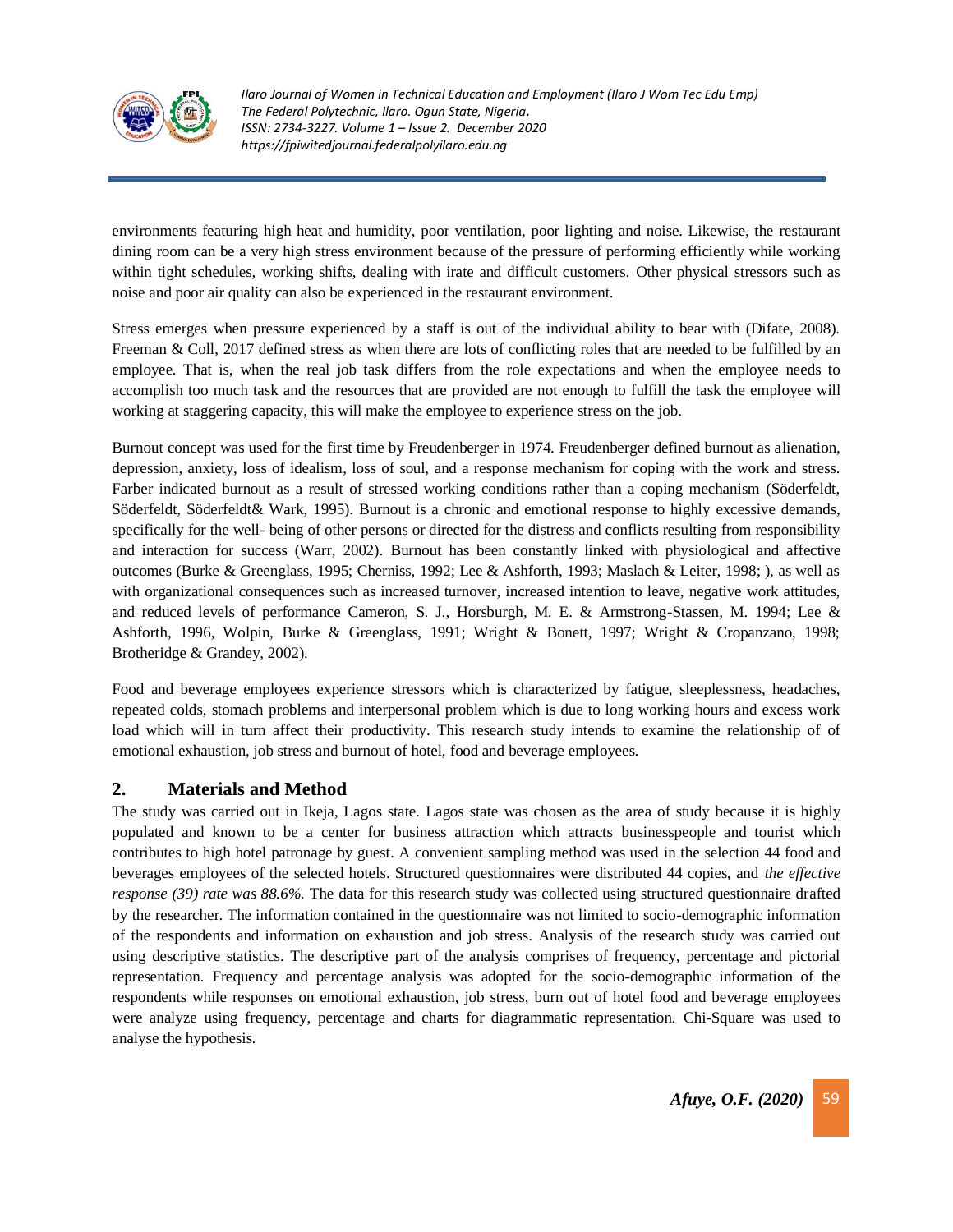

# **3 Results and Discussion**

Table I: Frequency and Percentage Distribution of Respondents Socio-Demographic Characteristics

| S                               |                  |                 |                          |
|---------------------------------|------------------|-----------------|--------------------------|
| 7                               |                  | <b>FREQUENC</b> | <b>PERCENTAG</b>         |
| N ITEMS                         |                  | Y               | E                        |
|                                 | Male             | 16              | 44.5                     |
| 1 Gender<br>Marital status<br>2 | Female           | 20              | 55.5                     |
|                                 | Total            | 36              | 100                      |
|                                 | Single           | 25              | 69.5                     |
|                                 | Married          | 11              | 30.5                     |
|                                 | Total            | 36              | 100                      |
| 3 Age group                     | 21-30 year       | 14              | 38.9                     |
|                                 | 31-40year        | 12              | 33.3                     |
|                                 | 41- and above    | 10              | 27.8                     |
|                                 | Total            | 36              | 100                      |
| 4 Educational status            | SSCE/GCE         | $\blacksquare$  | $\overline{\phantom{a}}$ |
|                                 | <b>OND/NCE</b>   | 10              | 27.8                     |
|                                 | HND/BSC          | 21              | 58.3                     |
|                                 | M.Sc/MBA         | 5               | 13.9                     |
|                                 | Total            | 36              | 100                      |
| 5 Length of service             | 1-5years         | 16              | 44.4                     |
|                                 | 6-10years        | 10              | 27.8                     |
|                                 | $11-15$ years    | 5               | 13.9                     |
|                                 | 16-20years       | 5               | 13.9                     |
|                                 | Total            | 36              | 100                      |
| 6 Religion                      | Christian        | 30              | 83.3                     |
|                                 | Muslim           | 6               | 16.7                     |
|                                 | Traditional      | $\overline{a}$  | $\blacksquare$           |
|                                 | Total            | 36              | 100                      |
| Income<br>7                     | 16,000-25,000    | 5               | 13.9                     |
|                                 | 25,000 and above | 31              | 86.1                     |
|                                 | Total            | 36              | 100                      |
| Section<br>8                    | Reception        | 26              | 72.2                     |
|                                 | Accounts         | 10              | 27.8                     |
|                                 | Total            | 36              | 100                      |

*Afuye, O.F.* (2020) 60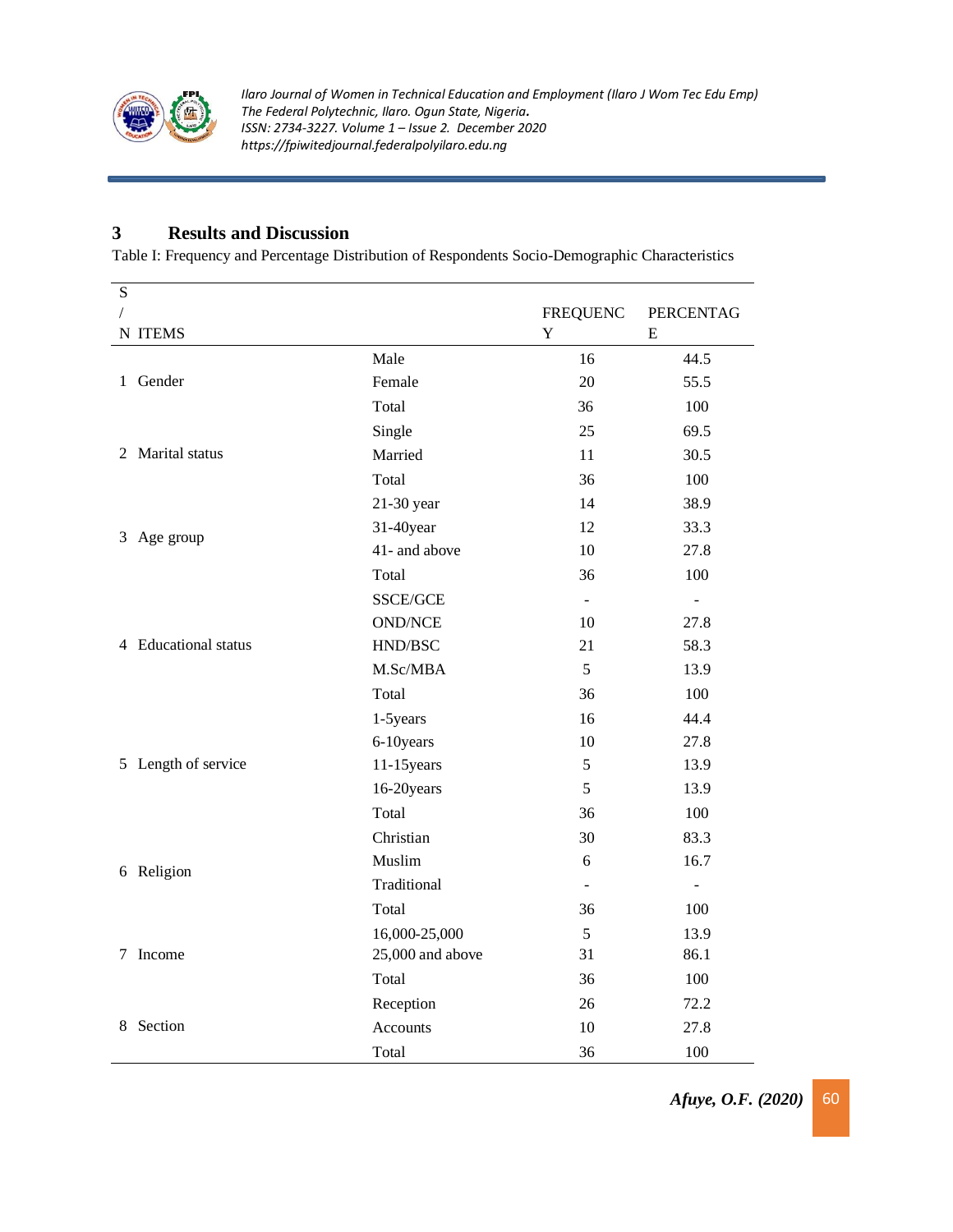

| 9 Job Status                                                      |                  | <b>Floor Worker</b> | -    | -    |
|-------------------------------------------------------------------|------------------|---------------------|------|------|
|                                                                   | Junior Employees | 23                  | 63.9 |      |
|                                                                   |                  | Senior Employees    | 13   | 36.1 |
|                                                                   |                  | Total               | 36   | 100  |
| Proximity of residence and work<br>$\mathbf{1}$<br>$\overline{0}$ | Very Close       | 10                  | 27.8 |      |
|                                                                   | Close            | 15                  | 41.7 |      |
|                                                                   | Far              | 11                  | 30.5 |      |
|                                                                   | Total            | 36                  | 100  |      |
|                                                                   |                  |                     |      |      |

The data in the table above shows the frequency and percentage analysis of respondents' socio-demographic information. It reveals that there are more female staff than male staff as they constitute 55.5% of the total sample while the male constitute 44.5% respectively, this indicates the female staff are more than the male staff in the front office of hotel may be because they have better opportunity than male.

Item 2 indicates the marital status of the respondents. It can be seen that 69.5% of them are single while 30.5% are married; this indicates that the majority are single in the Front office department because they are more available for whatever hour they are needed in the hotel and better ability to withstand stress than the married. On the age distribution, as evidenced in item 3, analysis revealed that 38.9% of the respondents are between age 21- 30 years, 33.3% were within 31- 40 years while 27.8% were between 41-and above respectively, this indicates that most of the employees are still in their prime age, therefore they can carry out their daily activities effectively, most especially where there are less hands.

Item 4 shows the educational status of the respondents, majority of the respondents are HND/B.Sc holders which constitute 58.3% of the total sample while 27.8% have OND/NCE and also 13.9% have M.Sc/MBA.

Taking the length of service into consideration, majority of the respondents (44.4%) have worked between 1-5 years while (27.8%) have worked for between 6-10 years. Also, the respondents' that have worked for between 11-15 years and 16-20 years constitute 13.9% respectively. This implies that most of the employees are not really experienced and coping with stress may seem to be difficult.

Item 6 shows Religion of respondents, this indicates that majority of the respondents are Christians (83.3%) while the Muslims constitute 16.7%. It indicates that the employees are religious.

On the monthly income of respondents' in item 7, majority of respondents constituting 86.1% earn 25,000 and above. This indicates that the Front Office employees are been paid averagely high, to boast their working ability.

Item 8 shows that reception employees constitute about 72.2% while accounts employees constitute 27.8% implies that there are more hands in the reception than the accounts maybe because the reception employees serve directly to the guest.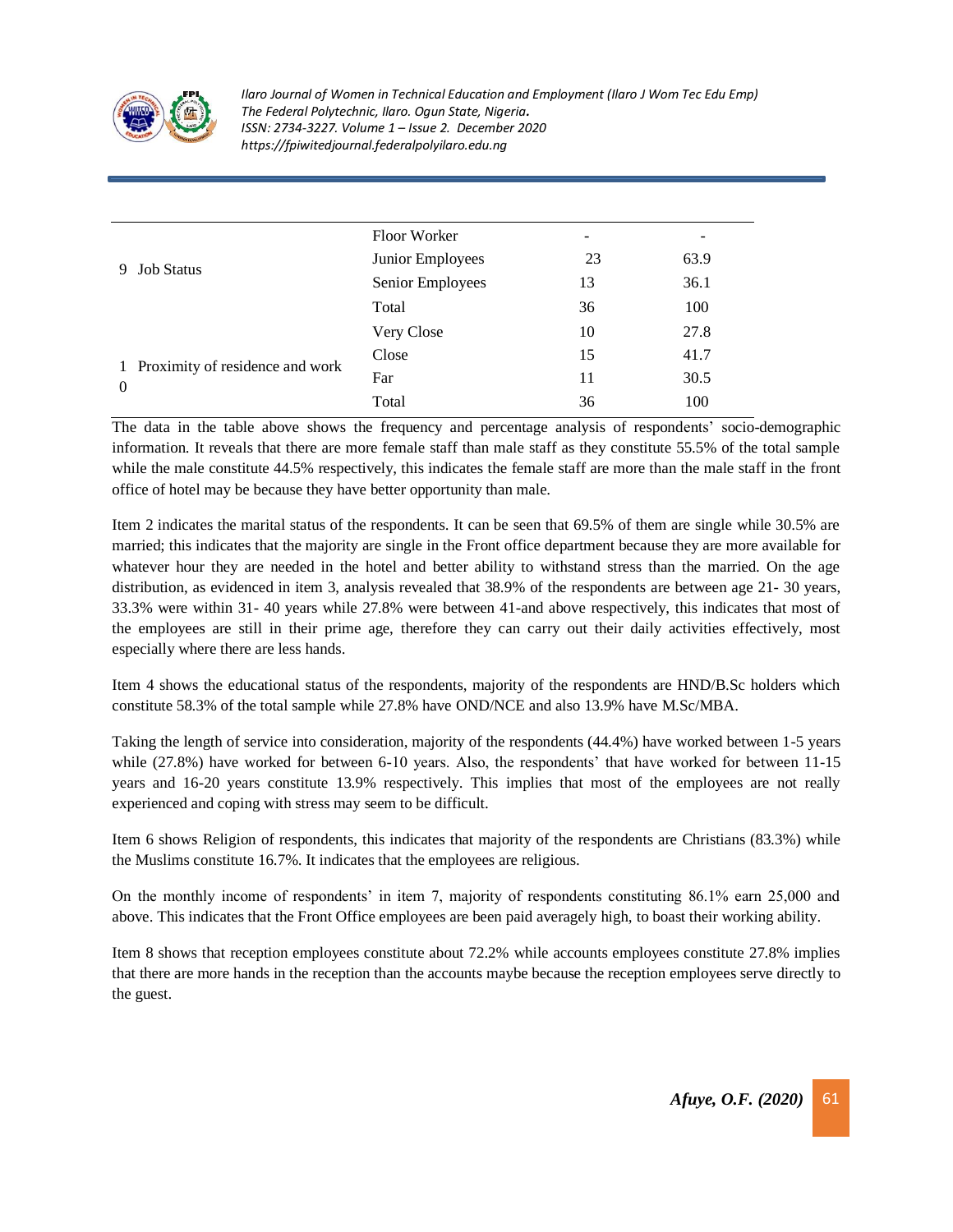

Item 9 shows the job status of the respondents. Analysis indicates that 63.9% of the respondents are junior employees while 36.1% are senior employees. This implies that majority of the respondents are junior employees and they have majority of the burden for customer satisfaction to thrive.

From item 10 of the table, proximity of residence and work indicates that 27.8% of respondents live very close, 41.7% respondents do not live very close and 30.5% respondents live far. This shows that majority of them live do not live far away from their workplace.

Figure I, depicts the frequency and percentage distribution analysis of respondents perception to stress and emotional exhaustion. From item 11, the respondents agreed and strongly agreed that Front office activities are stressful (63.9% and 13.9%), but disagreed that long working hours and family time is easily matched together as evidenced from 44.5% of the total respondents in item 2. From item 3, (50%) of respondents disagreed while on the contrary (27.8%) Agreed that the monthly income suites the daily stress as 11.1% of respondents' opined that carrying out more than a person's duties are conveniently done.



*Figure I: Perception of Respondents to Stress and Emotional Exhaustion*

Figure II, indicates the responses of participants on their stressors. Item 15a showed that their nagging boss do not contribute to their stress (33.3%), 44.5% respondents agreed it is occasional; while 22.2% of respondents reported their nagging boss often contribute to their stress. Item 15b indicates that 52.8% which indicates majority opined that complicated guests occasionally contribute to their stress, 30.5% respondents confirm it is often while 16.7% respondents agreed it is very often.

Work overload also confirmed it that it contributes mostly to the respondent's stress as majority of them (44.5%) agreed it is often and (36.1%) agreed that it is occasional as depicted in item 15c.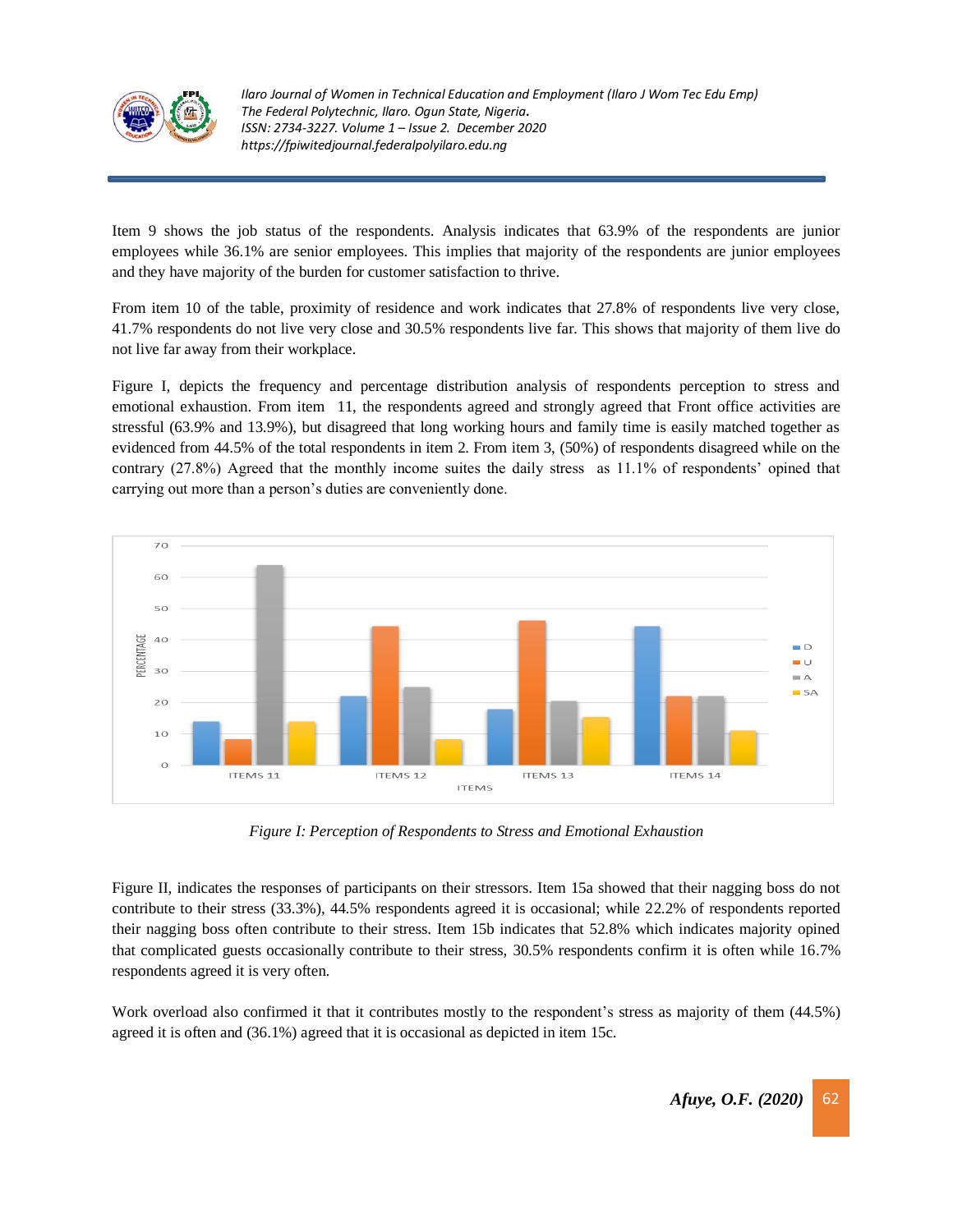

Item 15d indicates that 22.2%, 16.7% and 16.7% agreed that sexual harassment is a stressor to them because it occasionally, often and very often respectively happened but 44.4% of the respondents said sexual harassment has never been a stressor to them as analysed in table.

However, item 15e indicates that long working hour of the respondents is often a stressor to them as they will have to meet up customers and organization target. Also, low income of the respondents was also evident that it occasionally and often (36.1% and 36.1% respectively) stress them the more. This inferred that worker taking low income and multitasking will be stressed out since she/he will have it in mind that the work done is more than the pay received.



Figure II: Percentage Distribution of Respondents Stressors

From Figure III, majority of the respondents (55.5%) often experience job stress, 41.7% of respondents confirmed they occasionally experience burn out while 41.7% opined that they never experience emotional exhaustion. This implies that majority of the respondent's experience job stress, burnout and emotional exhaustion either occasionally, often, and very often.



Figure III: Percentage Distribution of Respondents Experience during High Customer Turnover/Patronage Period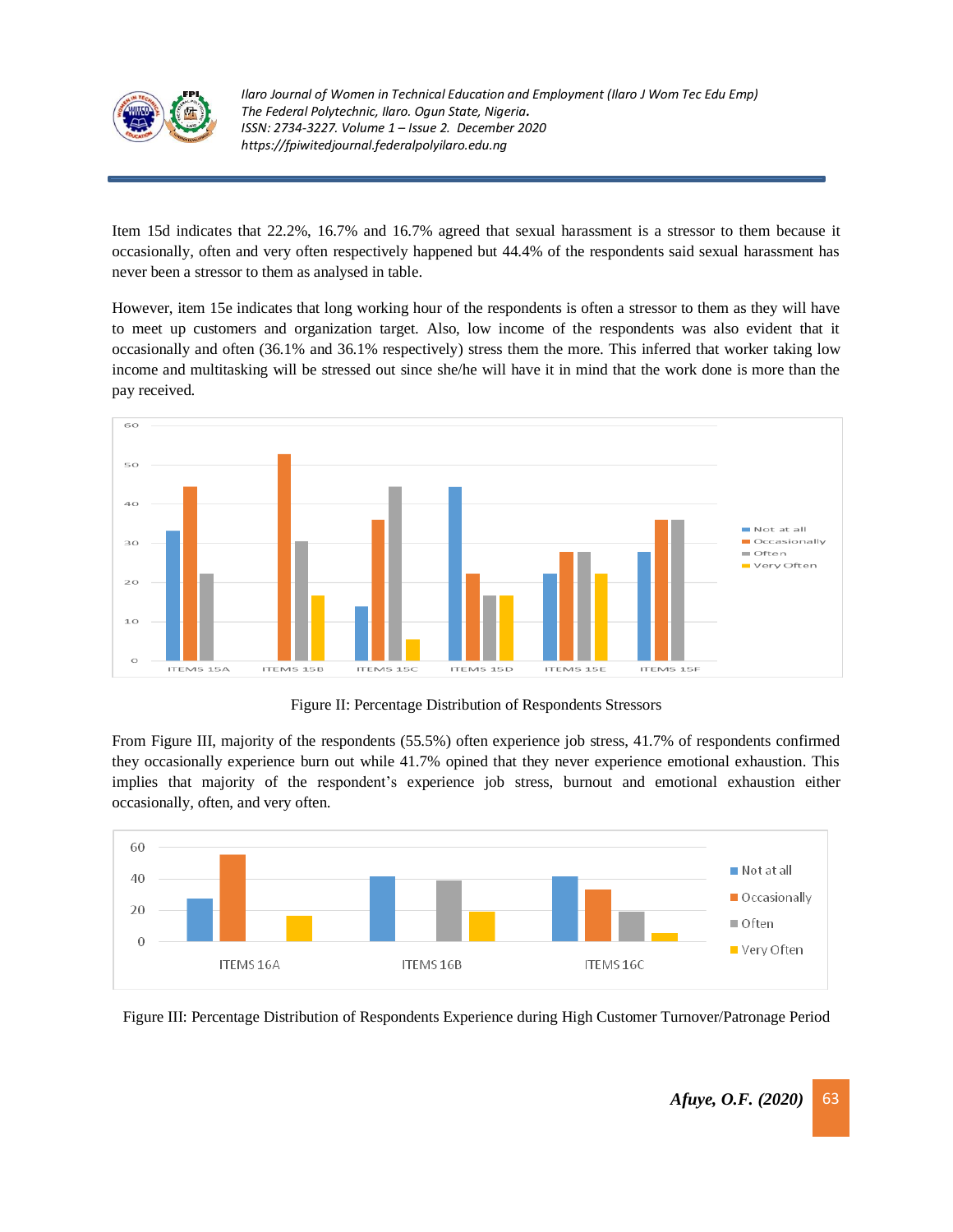

The data in the chart above shows that about 27.8% of the respondents agreed that their working ability is fairly efficient, 44.4% respondents agreed it is efficient while 27.8% of the respondents confirmed it is very efficient. This implies that majority of the respondents working ability is efficient during high customer patronage.



Figure IV: Percentage Distribution of Respondents Ratings on Working Ability during Customer High Patronage

Figure IV depicts the responses obtained from different category of query given to the respondents, it shows that 63.9% of respondents have never been given any query due to lateness to work, 55.6% have never been given due to lack of time management but, 41.7% of respondents have been given query occasionally due to customer dissatisfaction. Few of the respondents have been queried as a result of lateness to work and lack of time management as evidenced from the chart.



Figure V: Percentage Distribution of Respondents on Query Given By Their Employer

On the perception of respondents to multi-tasking, item 19 shows that 16.7% of respondents are not multitasked, 33.3% respondents are occasionally multitasked while 50% of respondents are multitasked often. This implies that majority of the respondents are multitasked. However, majority of them said they been rewarded occasionally for the work down as a result of the multitasking but also occasionally find it easy.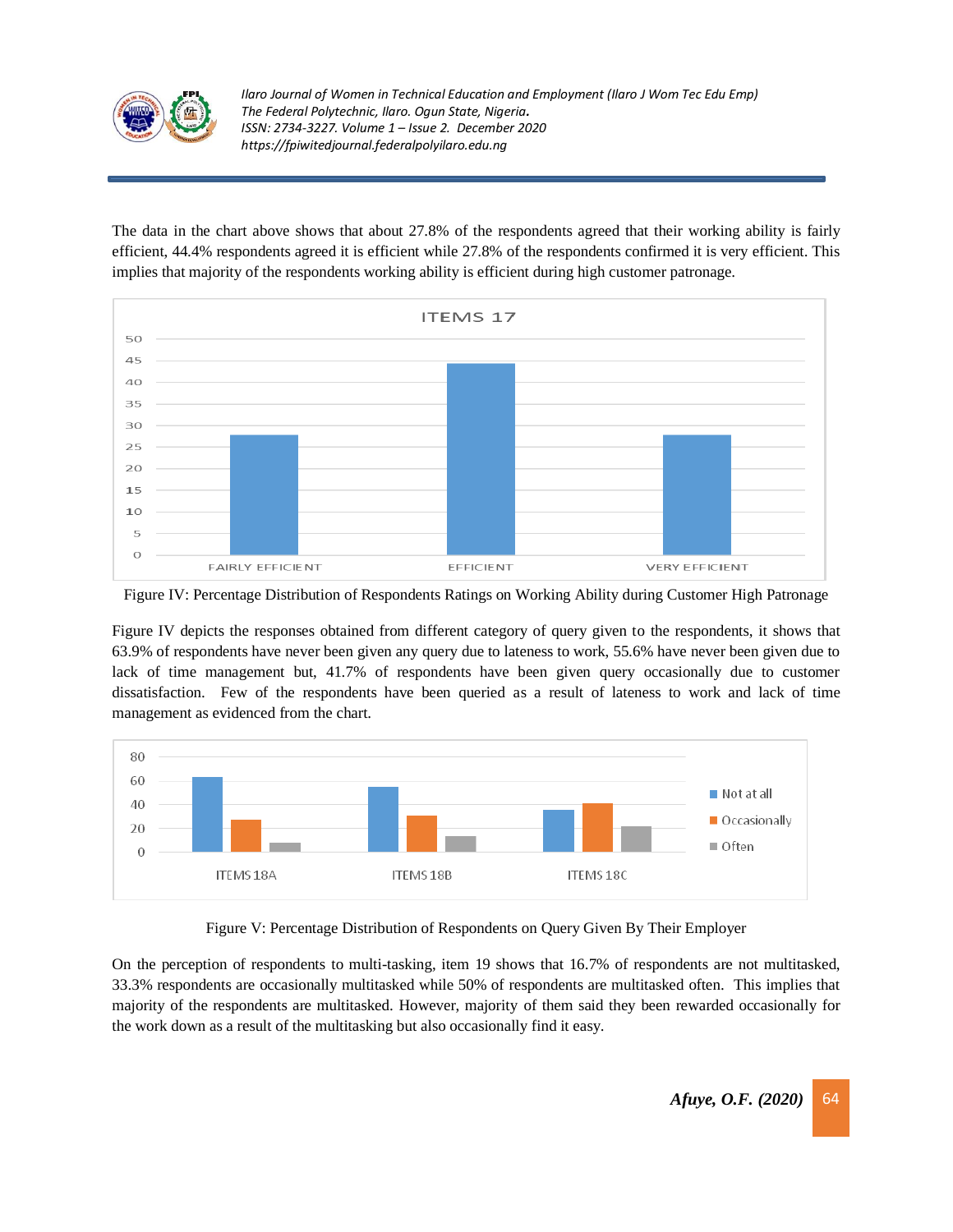



Figure VI: Respondents' Perception to Multi-Tasking

The data in figure VII shows that 38.9% of the respondents have health challenges while 61.1% do not. About

22.2% of respondents with health challenges reported that their organization did not know about it while 16.6% of respondents reported their health challenges.



Figure VII: Percentage Distribution of Responds to multitasking category and health challenges

From figure VIII, analysis shows that in item 25, 61.1% of respondents agreed and 38.9% strongly agreed. This depicts that all of the respondents opined that regular training will be of help in moderating influence of coping behaviour and control of stress outcomes. On the response of motivation of employees in item 26, 58.3% agreed and 41.7% strongly agreed. This shows that majority of the respondents were of the opinion that employees in the respective organization should be motivated to reduce stress and promote their quality of work life. Respondents also opined in item 27 that technology should be used to improve operational skills of employees 44.4% agreed, 19.5% strongly agreed while 36.1% strongly disagreed and a friendlier atmosphere in work place should be encouraged as agreed and strongly agreed by 88.8% of the total respondents.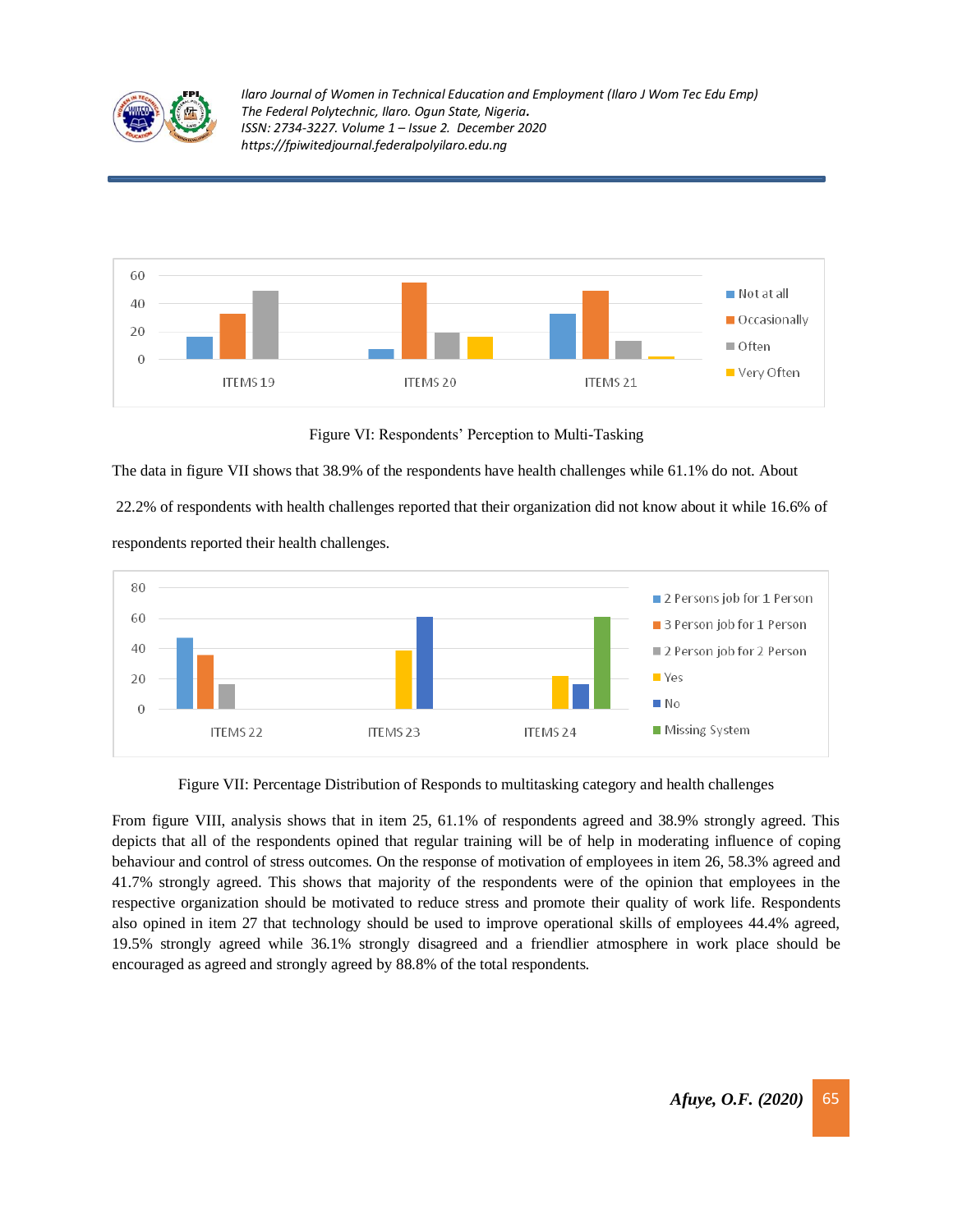



*Figure VIII: Percentage Distribution of Respondents' Taking Care of Employees' Well-Being and Promotion of Quality of Work*

## **4. Conclusion**

Empirical analysis of the research study indicated that the major causes of emotional exhausting, job stress and burn out in the hotel front office department were due to multitasking of the employees that is carrying out more than one person's duties. This was as a result of deficiency in employees' recruitment. In addition, analysis indicated that major stressors during working hours in the hospitality industry were nagging boss, complicated guests, work overload, sexual harassment, long working hour and low income as reported by the respondents. Empirical analysis of the research study also indicated that job stress and exhaustion can be managed through motivation, creation of enabling environment and training. Also, increment in salary and recruitment of more hands for better productivity

## **REFERENCE**

- Burke, R. J., and Greenglass, E. (1995). A longitudinal study of psychological burnout in teachers. *Human Relations*, 48(2), 187–202.
- Cameron, S. J., Horsburgh, M. E., and Armstrong-Stassen, M. (1994). Job satisfaction, propensity to leave, and burnout in RNs and RNAs: A multivariate perspective. *Canadian Journal of Nursing Administration*, 7(3), 43–64.
- Cherniss, C. (1992). Long-term consequences of burnout: An exploratory study. *Journal of Organizational Behaviour,* 13(1),1–11.
- Difate, T. L. (2008). Stress factor of elements and middle school teachers associated with high stake testing. *Unpublished Doctoral Dissertation, University of Bridgeport.*

Farber, B.A, (1983). *Stress and Burnout in the Human Services*. New York: Pergamon